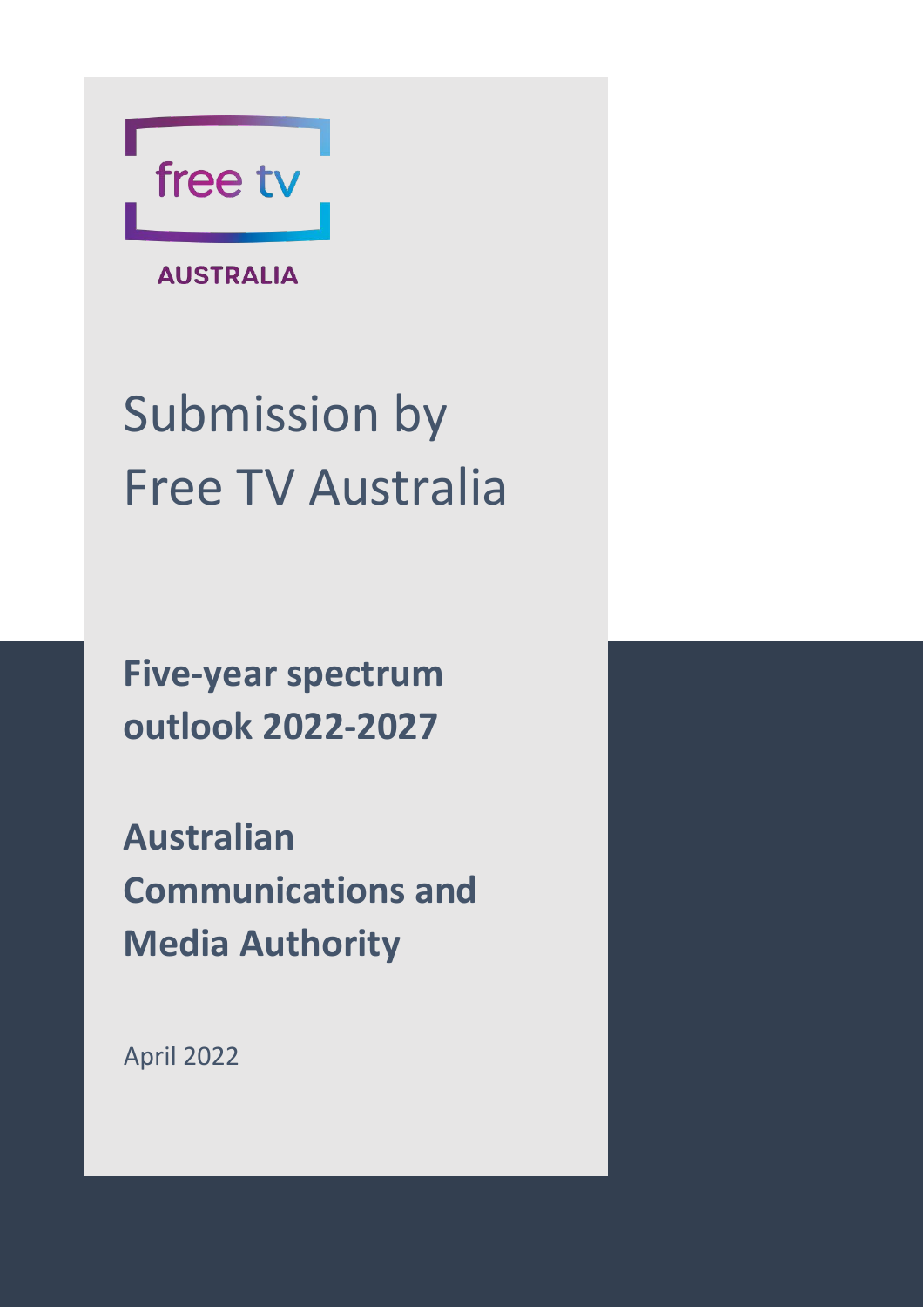#### Table of Contents  $1.$

| 5.2 |  |
|-----|--|
|     |  |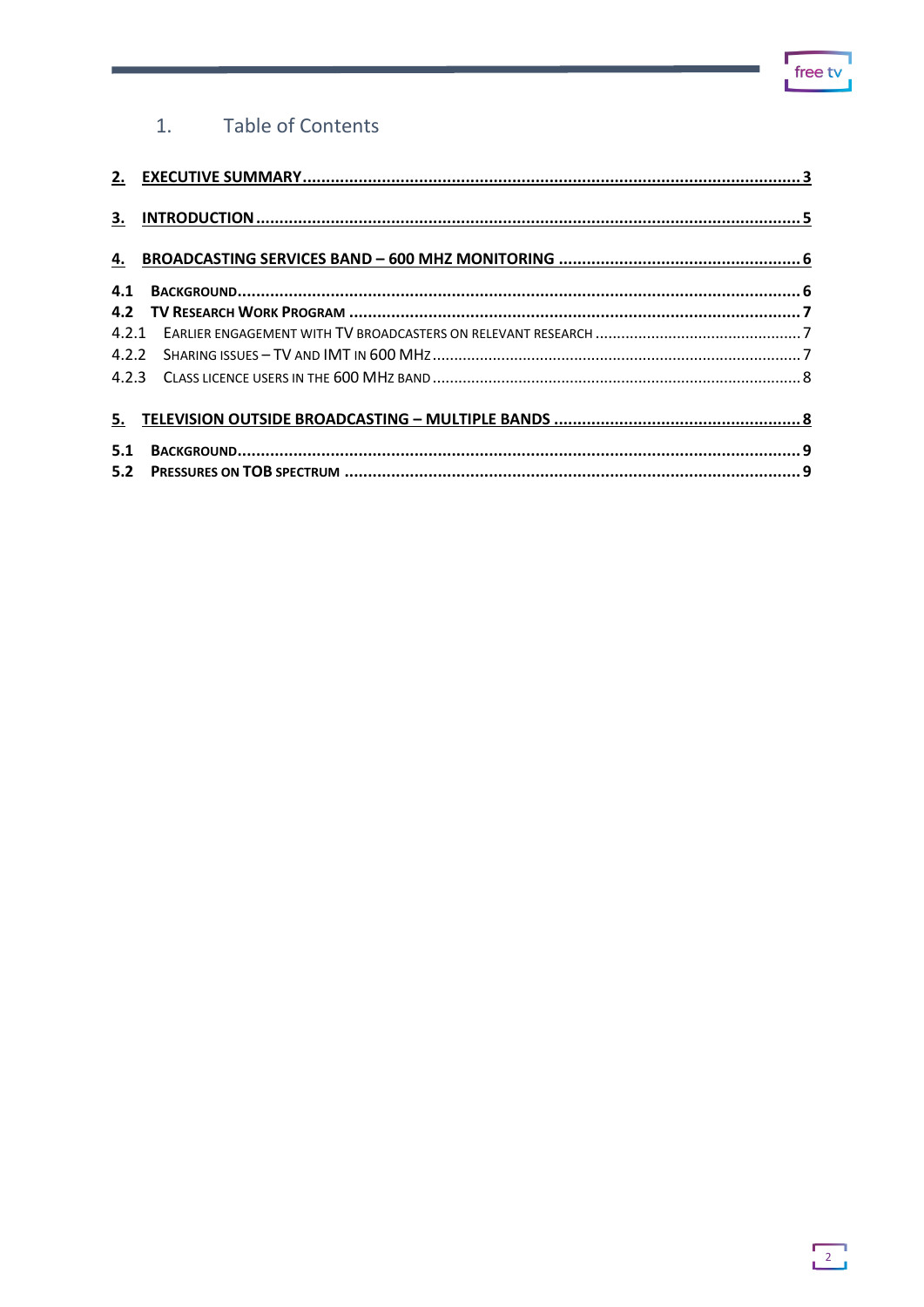# <span id="page-2-0"></span>2. Executive Summary

• Free TV welcomes the opportunity to provide a submission to the Australian Communications and Media Authority (ACMA) on the draft Five-Year Spectrum Outlook for 2022-2027. Our members are spectrum users in a number of different bands discussed in the FYSO consultation draft.

#### *Re-planning of broadcaster UHF spectrum*

- Since publication of the draft Five-year Spectrum Outlook, the government has convened a Future of Broadcasting Working Group and the department has circulated for comment two proposed programs of work:
	- o Proposed workstreams; and
	- o Supporting research initiatives.
- We expect the ACMA will take into account the final program of work, including agreed workstreams and research initiatives, when it finalisesthe Five-year Spectrum Outlook 2022-2027.
- We also strongly encourage the ACMA to take the lead on any issues where it is best-placed to do so.
- An example where ACMA leadership would be appropriate is the challenge of accommodating wireless mics and other class-licensed services in the event of a 600 MHz 'second digital dividend'.
- We welcome the ACMA's acknowledgement of the need to transition class-licensed services out of TV UHF spectrum in any 'second digital dividend' scenario. However, we think work should begin sooner on the question of where these services might go, including the availability and suitability of alternative bands.
- Reallocation of 600 MHz would reduce the amount of UHF spectrum available for wireless mics and also potentially increase 'noise'. Alternative spectrum available in 1800 MHz has poorer propagation characteristics, ruling it out for some use cases. Solutions adopted overseas may be unavailable here as those bands are in use for other services. Finding a satisfactory path forward for class-licensed UHF services will be a precondition for any 600 MHz 'second digital dividend'.
- The ACMA should also take primary carriage of the issue of potential interference to television, and any mitigation options, resulting from adjacent wireless broadband services in the 600 MHz band. The 'reverse duplex' arrangement internationally proposed for 600 MHz, by placing mobile base stations in the spectrum immediately adjacent to TV, looks set to create more serious issues for TV reception than we saw following the 700 MHz 'digital dividend' exercise.
- The cost and practicality of mitigating any 'noisy neighbours' problem in 600 MHz will be relevant to determining the overall cost of any 600 MHz reallocation process. Free TV calls on ACMA to prioritise its preliminary work on adjacent band interference and mitigation issues so as to inform deliberations of the Future of Broadcasting Working Group on the cost of reallocation of 600 MHz spectrum.
- Turning to the proposals in the draft Five-year Spectrum Outlook, we welcome the ACMA's renewed focus on research work supporting the Future of Broadcasting Working Group, though were disappointed to learn of some of this research through an AusTender process.
- Whenever research directly concerns issues, such as householder TV reception arrangements, where the TV industry has expertise, there would be clear value in ACMA discussing its research goals and methodology as early as possible with TV industry experts. This should be seen as getting the most from the research dollar, rather than as a stakeholder management issue.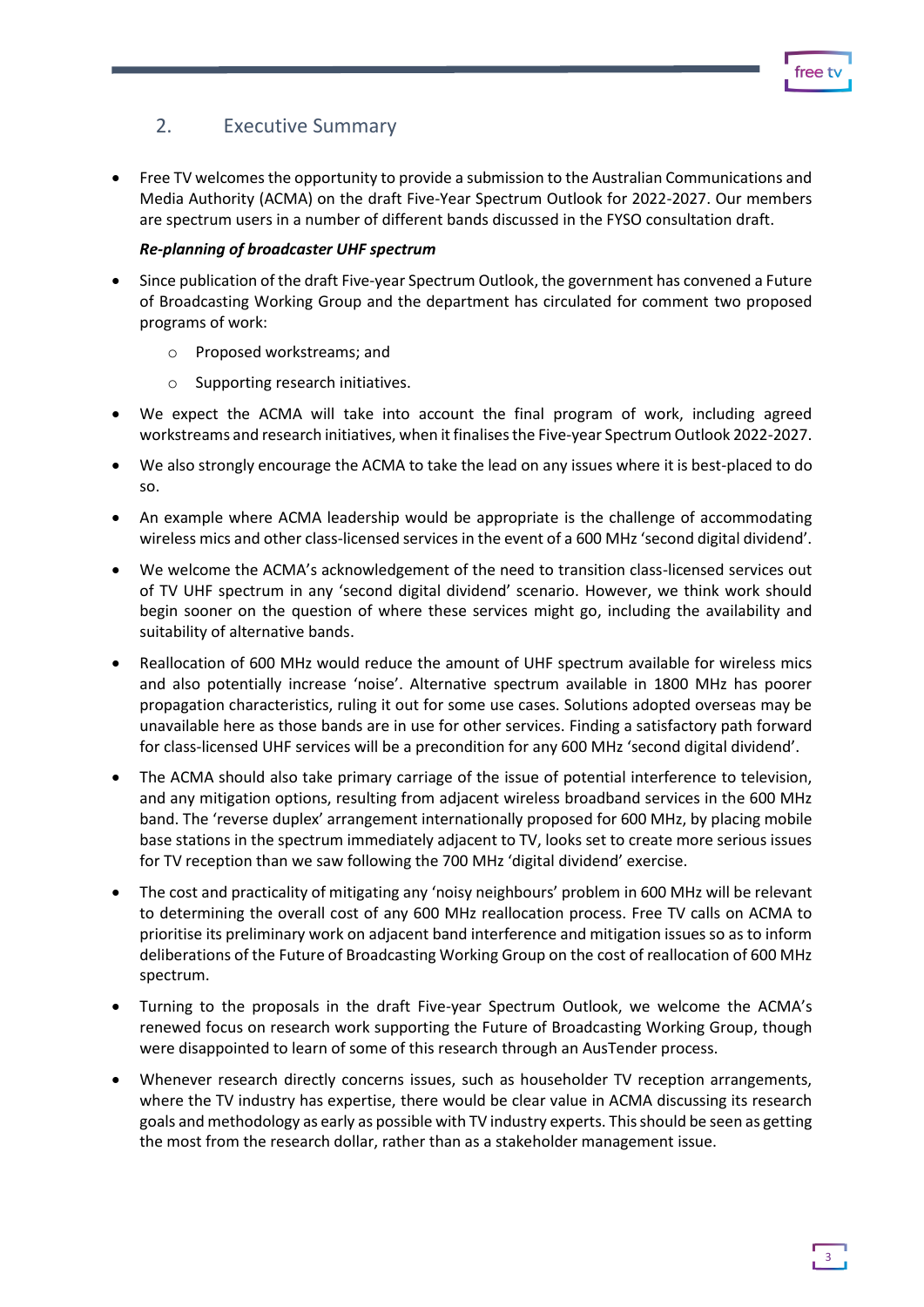#### *Continuing pressure on TOB spectrum*

- Television outside broadcasting (TOB) spectrum remains essential for real-time TV coverage of events and breaking news.
- While TOB is not a primary focus of ACMA's proposed 2022-27 work program, several initiatives will require TV industry engagement to ensure licences in use for TVOB are not devalued or degraded. They include:
	- o Impending updates to RALI FX3 in connection with 7.2 GHz spectrum;
	- o Revision of spectrum licence technical frameworks, including the 2.6 GHz 'mid-band gap' spectrum licences critical for TVOB; and
	- o Any work flowing from the ongoing 'monitoring' status of 13 GHz or the 'initial investigation' status of 2300-2302MHz.
- Not mentioned in the Draft FYSO is the ongoing work associated with space industry requests for coordinated access to 2 GHz spectrum licensed for TOB. This has become very time-consuming for both TV broadcasters and Free TV, which provides a single point of coordination for licence applicants.
- The TV industry remains committed to work with ACMA and other spectrum users to maximise the utility of spectrum for all users, on terms which do not degrade or devalue TV's TOB licences.
- We invite ACMA to consider ways we can between us discourage the most time-consuming and vexatious of space industry requests while perhaps offering a simpler and quicker path for space industry participants who do the right thing, including operating in locations isolated from heavy TOB use and accepting any consequences of secondary status where clashes would otherwise arise.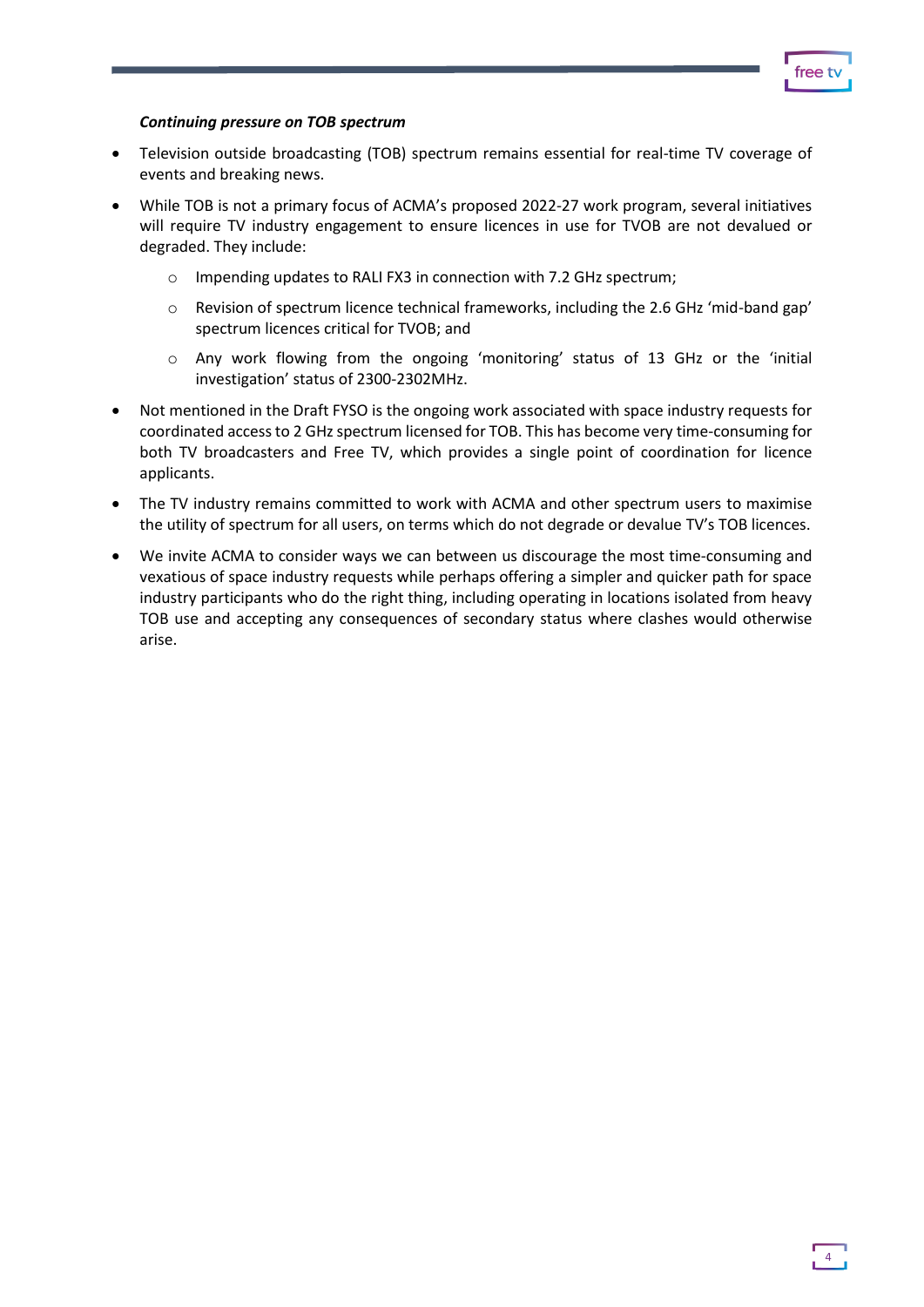# <span id="page-4-0"></span>3. Introduction

Free TV Australia is the peak industry body for Australia's commercial free-to-air broadcasters. We advance the interests of our members in national policy debates, position the industry for the future in technology and innovation and highlight the important contribution commercial free-to-air television makes to Australia's culture and economy.

Free TV proudly represents all of Australia's commercial free-to-air television broadcasters in metropolitan, regional and remote licence areas.



Our members are dedicated to supporting and advancing the important contribution commercial freeto-air television makes to Australia's culture and economy. Australia's commercial free-to-air broadcasters create jobs, provide trusted local news, tell Australian stories, give Australians a voice and nurture Australian talent.

A 2020 report by Deloitte Access Economics "*Everybody Gets It: The economic and social benefits of commercial television in Australia*" highlighted that in 2019, the commercial TV industry supported 16,300 full-time equivalent jobs and contributed a total of \$2.3 billion into the local economy. Further, advertising on commercial TV provided an additional \$4.4 billion worth of economic benefit.

In addition to this economic analysis, Deloitte also undertook a consumer survey that highlighted the ongoing importance of the commercial TV sector to the community, including finding that:

- 86% of people consider that commercial television supports Australian culture
- 76% of people consider commercial TV is more important than ever
- 95% believe that losing it would have an impact on society.

The commercial free-to-air broadcasting industry creates these benefits by delivering content across a wide range of genres. These include news and current affairs, sport, entertainment, lifestyle and Australian drama.

Television broadcasters in Australia are the main users (with radio) of the frequency range 174-230 MHz and (with wireless microphones and other class-licensed devices) of 520-694MHz. In addition, television broadcasting uses radiofrequency spectrum beyond what is immediately apparent to the public. While the television transmissions to antennas on residential premises are clearly the primary application there are a wide range of other uses such as:

- Terrestrial feeder links for contribution of television program material from other sources
- Terrestrial feeder links as relays from television centres to outlying transmitters
- Wireless cameras used in electronic news gathering
- Sports and special event program content from outdoor venues
- Wireless microphones for sound recording
- Contribution of television program material from overseas sources via satellite
- Satellite distribution of TV via VAST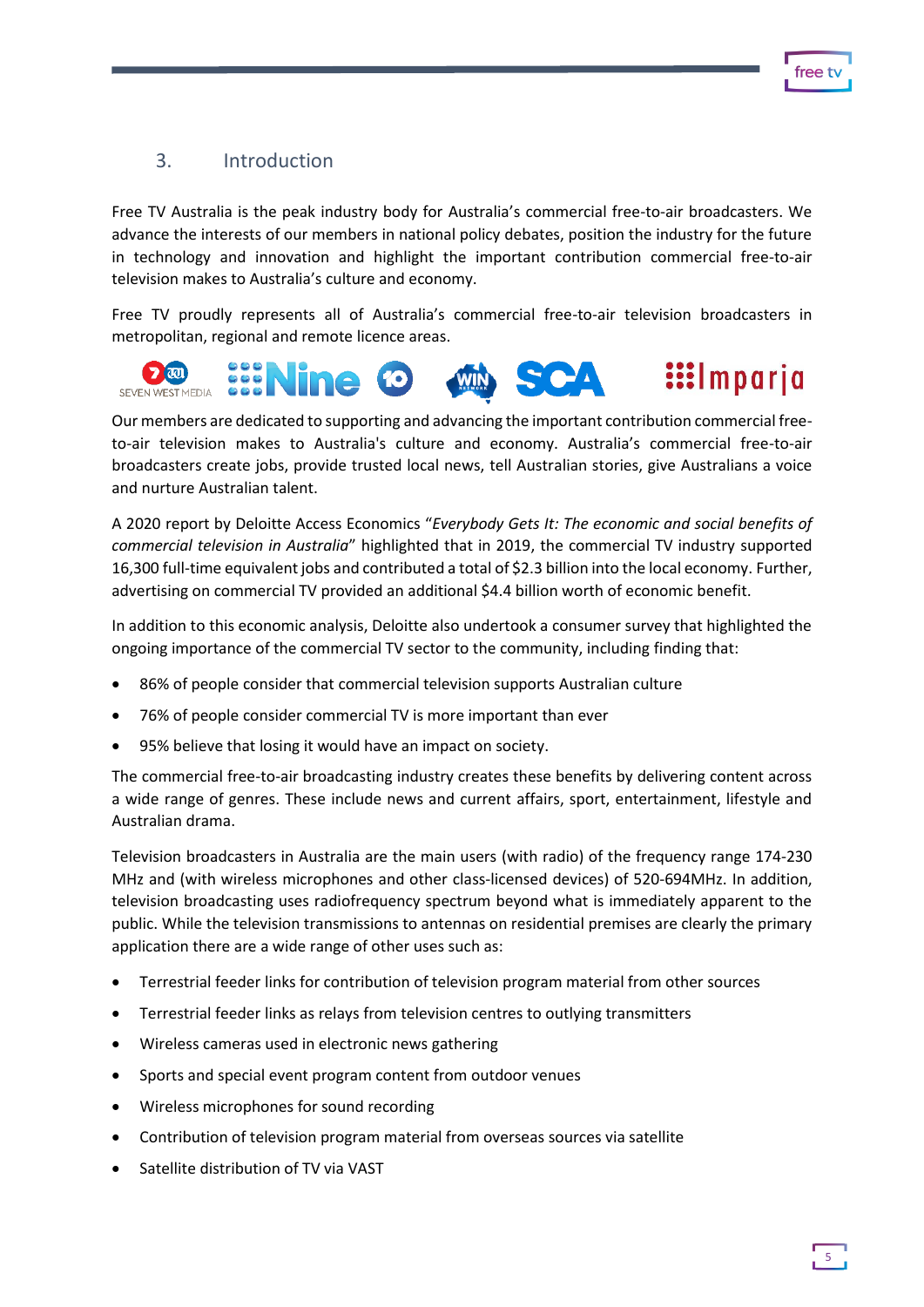free t

• Two-way radiocommunications.

Accordingly Free TV takes a direct interest in the following additional spectrum bands:

- 2 GHz (1980–2010 MHz and 2170–2200 MHz);
- 2.6 GHz (2500 2690MHz)
- $7$  GHz (7025 7125MHz and 7100-7425 MHz)
- Satellite Ku  $(11.7 12.7$ GHz)
- 13 GHz (12.75 13.25GHz)

### <span id="page-5-0"></span>4. Broadcasting Services Band – 600 MHz monitoring

#### <span id="page-5-1"></span>4.1 Background

While 600 MHz is proposed to remain at the lowest ('monitoring') stage of the ACMA's band replanning work program, this would seem to be meaningless as policy responsibility for the future configuration and use of 600 MHz has simply shifted from the ACMA to the Minister. The practical reality is that both ACMA and the TV industry will be heavily engaged over the life of the present Draft FYSO in work that will help determine the future of free-to-air TV in Australia.

In light of this reality, Free TV welcomes the government's recent decisions to convene the Future of Broadcasting Working Group and to allocate funding to the associated TV Research Work Program. We look forward to working closely with the government and the ACMA as we consider the future evolution of TV distribution, including any spectrum implications. We are also hopeful ACMA will accord appropriately high priority to any additional work that arises out of the Working Group's investigations.

As we explain in the Executive Summary, the ACMA should take primary carriage of two pieces of work identified in the Kordia Report, *Broadcasting Spectrum Consolidation 2021.* These are the issues canvassed at 4.2.2 and 4.2.3, below, namely:

- Sharing issues: TV and IMT in 600 MHz (the 'noisy neighbours problem'); and
- Class licence users in the 600 MHz band.

As the cost of mitigating any adjacent channel interference to TV resulting from wireless broadband in 600 MHz will be part of the overall cost of any future re-allocation of 600 MHz spectrum, the ACMA should start looking at the issue early enough to inform the Future of Television Working Group process, which is expected to finish in 2023.

We note that ACMA has obtained an additional \$2.19m over the next 18 months for its component of the TV Research Work Program. This will include 'complementary technical research to support possible future work on television channel replanning and licensing'. The draft FYSO identifies four broad areas for research, as follows.

> $\circ$  Investigating television receiver performance capabilities, including operating under Single Frequency Networks (SFN) scenarios, and the ability of receivers to cope with shared multiplexing. This work will help inform consideration of potential consumer impacts under different planning scenarios, and coverage and interference modelling in possible subsequent channel planning. (A request for tender for this work was recently published on AusTender.)

> > 6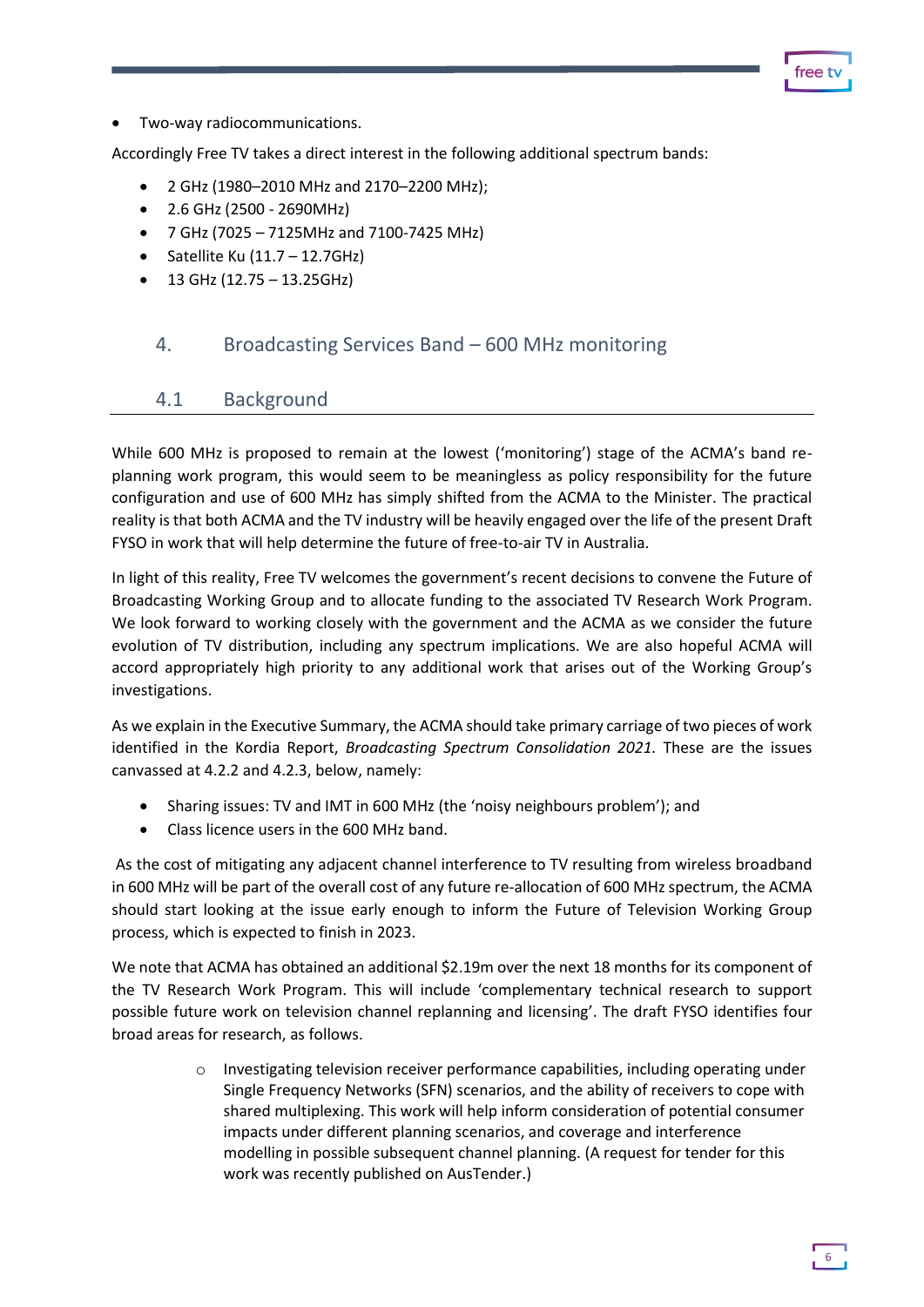- o Investigating new processes and tools for channel planning to assist with the restack channel planning under multiplex sharing arrangements.
- o Exploring possible parameters and solutions for channel planning relevant to possible new shared multiplex arrangements. This work will provide evidence to inform the restack channel planning framework and planning principles in the future, once the restack objectives have been set by the government.
- $\circ$  Undertaking preliminary work on the licensing options under potential new arrangements with shared multiplexing and assessment of requirements for template amendments to television licence area plans (TLAPs). We will also consider the operational procedures for varying the TLAPs.

On 14 March, we note that a tender in relation to the first component of this work appeared on AusTender.

### <span id="page-6-0"></span>4.2 TV Research Work Program

#### <span id="page-6-1"></span>4.2.1 Earlier engagement with TV broadcasters on relevant research

While appreciative of the priority government and the ACMA have accorded the Future of TV work, we were very disappointed to find out about the ACMA antenna survey through AusTender. TV broadcasters have deep knowledge and extensive practical experience of terrestrial reception arrangements. Government, ACMA and the TV industry have worked constructively together in the past to better quantify and remediate domestic reception problems, notably in relation to the Hunter region. Depending on the focus of ACMA's current proposed enquiries, TV network engineers will have well-informed views relevant to the methodology and focus of any field survey going forward.

Early consultation with the TV industry about research directly relevant to its own areas of expertise should not be seen as a stakeholder management exercise, but as an opportunity to test the questions to be asked, and the methodologies for answering them, on other industry experts, ensuring a bigger 'bang' for the research buck.

### <span id="page-6-2"></span>4.2.2 Sharing issues – TV and IMT in 600 MHz (the 'noisy neighbours problem')

With only the high-level information available to date on the scope of ACMA technical research to support the Future of Broadcasting Working Group process, we remain concerned that we do not know enough about the potential risks to TV reception arising from the 'reverse duplex' configuration of the FCC 600 MHz band plan. Issues of particular concern to broadcasters include that filter-based solutions for TV antennas affected by 'noisy neighbours' moving into the 600 MHz band may be so expensive as to be impractical, or injurious to reception due to signal attenuation.

The potential for interference to TV receivers and signal boosters from both in-band and out-of-band emissions from mobile telecommunications is a well-known issue from the first digital dividend, when 4G mobile services commenced in the neighbouring 700 MHz band. However, an early program of work is needed to understand the extent to which the "reverse duplex" nature of 5G network architecture will worsen these problems and complicate the task of mitigating them.

In the case of 700 MHz, carriers use the lower part of the band (nearest to the broadcasting services bands) for low-power and usually transitory transmissions from mobile devices back to a base station. These signals rarely disrupt household TV viewing. The mobile base stations themselves are potentially much larger sources of interfering signals. However, as they use the upper part of the band –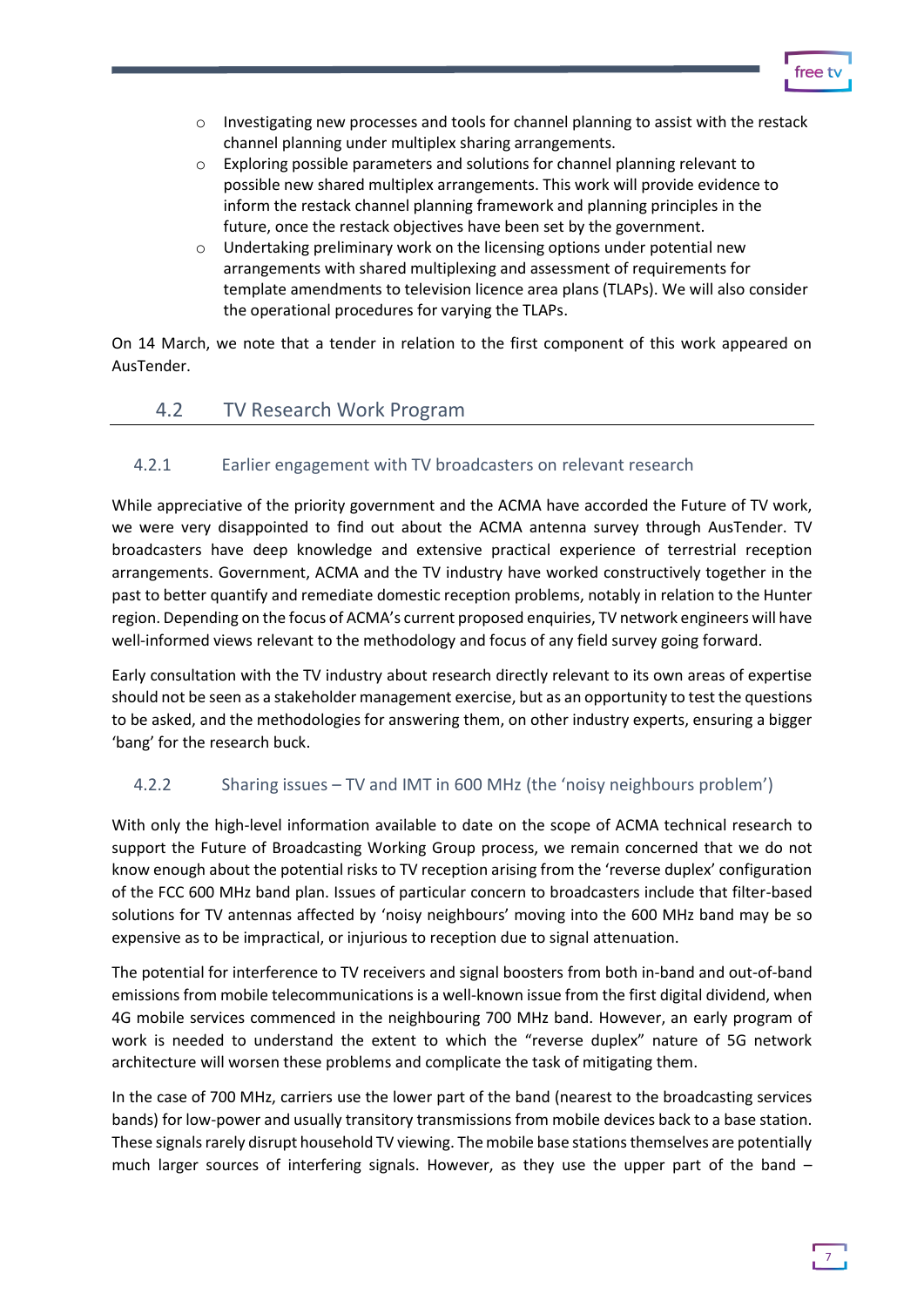separated from TV by over 50 MHz – any interference problem is usually readily fixed by fitting an inexpensive filter at an appropriate place in the viewer's antenna system and cabling.

A reverse duplex poses two challenges that should be further assessed by the ACMA in good time before government and industry make final decisions about repurposing 600MHz. The first is that many more households will experience interference from the much stronger signals coming from (elevated) 5G base stations, typically whenever a new base station is in the field of view of the household antenna. A sub-set of these households will face intractable interference, meaning they will need to obtain television from another source.

The second is that in order to be effective, any filter fitted to shield TV reception will need to be far more expensive, and potentially bulkier, than the simple filters used for 700 MHz carrier interference problems. The expense arises because filters vary in complexity depending on how 'steeply' they cut off reception of the unwanted signal. In the 700 MHz band, filters can be gently sloped, right across the 50 MHz separating TV from 4G base stations. By contrast, a 600 MHz filter, assuming the reverse duplex arrangement, would need to be far 'steeper' (and hence more expensive), since the unwanted signals might begin only 7 MHz away from the TV signals. Whether 7MHz is sufficient separation will also be an issue for the out-of-band emission and protection rules developed for this band in Australia, which will need to take appropriate account of the reverse duplex problem.

The ACMA's future work program should include an investigation to scope out both the problem and the options for mitigation, prior to any 600 MHz reallocation. Specifically, work is needed to understand what kinds of filter products, and at what prices, industry can supply. We also recommend work to estimate the number of affected households.

### <span id="page-7-0"></span>4.2.3 Class licence users in the 600 MHz band

Free TV is pleased to see that the need to transition class licence users out of broadcaster UHF spectrum, an issue missing from the Media Reform Green Paper, has now been picked up in the FYSO commentary on 600 MHz.

In addition to developing a transition plan, serious thought should be given sooner rather than later to the question of where these services would be transitioned to. Any re-farming of 600 MHz and retuning of TV into 500 MHz may result in less and/or noisier 'white space' spectrum suitable for low interference device operation. Especially in highly congested areas, such as the Gold Coast, this may affect the feasibility of using UHF 'white space' at all, or the operating range (and therefore the utility) of wireless mics.

While there are other bands already available for wireless mics, notably 1785-1800 MHz, inferior propagation of 1800 MHz spectrum makes it unsuitable as a direct replacement for some UHF equipment.

Further, Free TV has been advised that much of the current equipment will lack the re-tuning capability to move into any remaining available spectrum, so would need to be replaced. This is particularly problematic given many users have only recently refreshed their equipment following the 700 MHz re-farming process.

## <span id="page-7-1"></span>5. Television Outside Broadcasting – multiple bands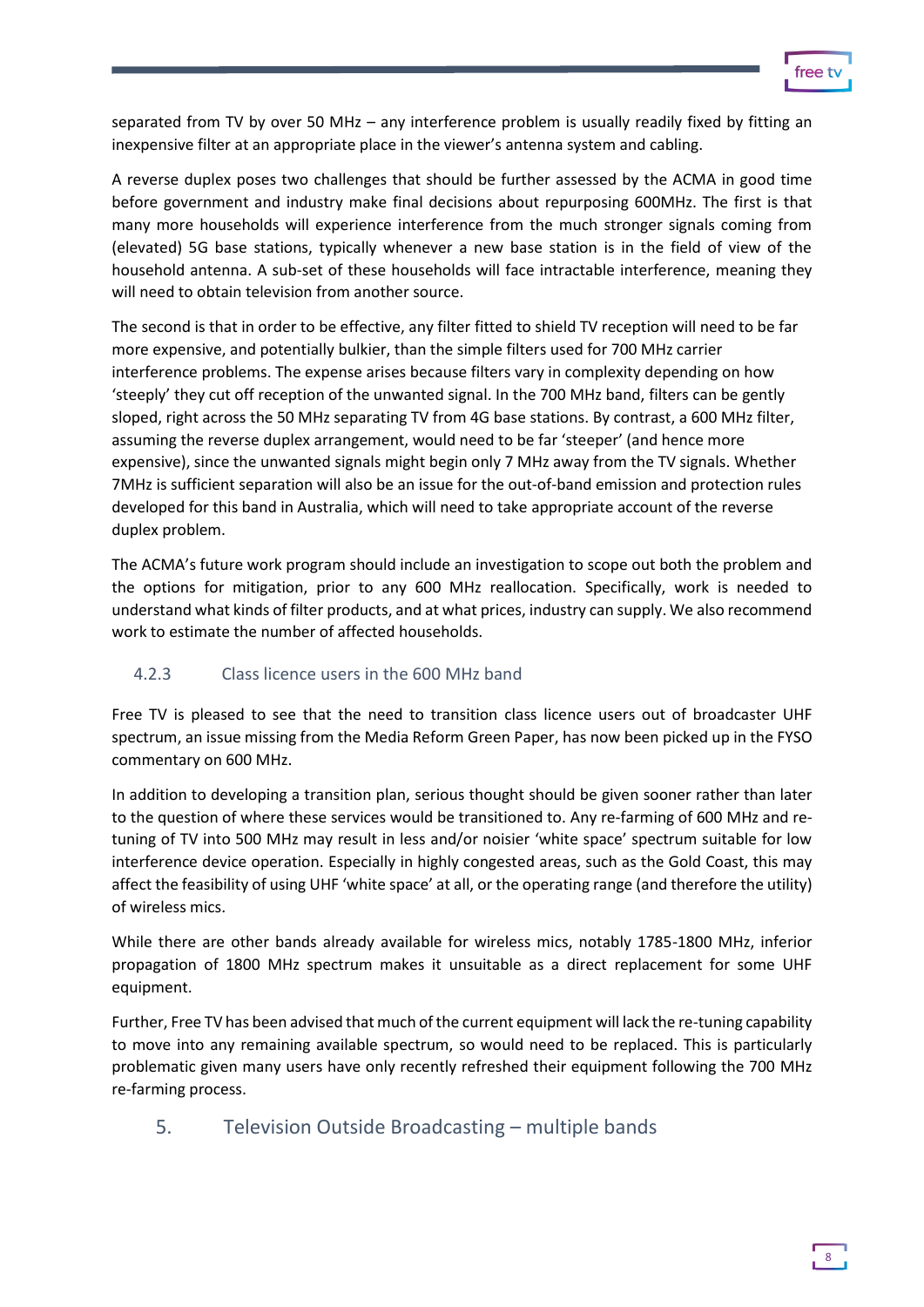# <span id="page-8-0"></span>5.1 Background

The TV industry employs significant amounts of mid- and high-band spectrum for television outside broadcasting (TOB). Some of this spectrum is in demand for other uses or is adjacent to other bands that feature in the ACMA's forward work program.

Spectrum for TOB is critical to live coverage of breaking news and major sports. It supports the wireless cameras needed for free-to-air coverage of major sports, as we have most recently seen during the Australian Open. It allows TV to create temporary communication channels over long distances, crucial for bringing real-time images of major breaking news stories to national audiences, however remote the location. While the mix of uses of TOB is changing, our members expect TOB technology, using sufficient dedicated spectrum, to remain indispensable to their operations for the foreseeable future.

### <span id="page-8-1"></span>5.2 Pressures on TOB spectrum

Free TV acknowledges the sensitivity ACMA's spectrum experts have generally shown to TOB use cases in their approaches to sharing and adjacent-band issues to date. We continue to work proactively with the regulator, new market entrants and spectrum users in neighbouring bands to find 'win-win' solutions that fully satisfy TOB requirements. Free TV also offers a single point of contact for other spectrum-users on behalf of commercial TV TOB licensees, also national and subscription TV TOB licensees. In recent times, this has generated a lot of work for both Free TV and its members. This looks set to continue into the future.

Issues identified in this year's draft FYSO with potential implications for TOB include:

- Updates to spectrum licence technical frameworks, including associated technical liaison group work (ongoing work on 2 GHz; future work on 2.5 GHz and spectrum licences in the 2.6 GHz 'mid-band gap')
- Initial investigation work on 2300-2302 MHz (potential addition to 2.3 GHz spectrum-licensed space)
- Initial investigation work on the upper portion of '6 GHz' (5925–7125 MHz)
- Consultation on updates to the 7.2 GHz band provisions in RALI FX3 (7100-7425 MHz) to better accommodate current digital technology use in this band by existing users, including broadcasters and other TOB operators.
- Ongoing monitoring status of 13 GHz (12.75–13.25 GHz), including ITU consideration of Agenda Item 1.15, which concerns use of the Ku band by earth stations in motion.

Not mentioned in the draft FYSO is the pressure from Australia's growing space industry to gain access to S-band spectrum overlapping broadcasters' 2 GHz TOB licences. Some of this work flows from the ACMA's recently-completed 2 GHz review but the larger part is driven by requests to obtain coordinated access to 2 GHz spectrum licensed to broadcasters. These requests fit broadly into three categories:

• Requests to operate earth stations in areas, typically remote from TOB collection sites and areas of intensive TOB use, where satisfactory coexistence arrangements should be readily achievable subject to agreed measures conferring primary status on nomadic TOB operations